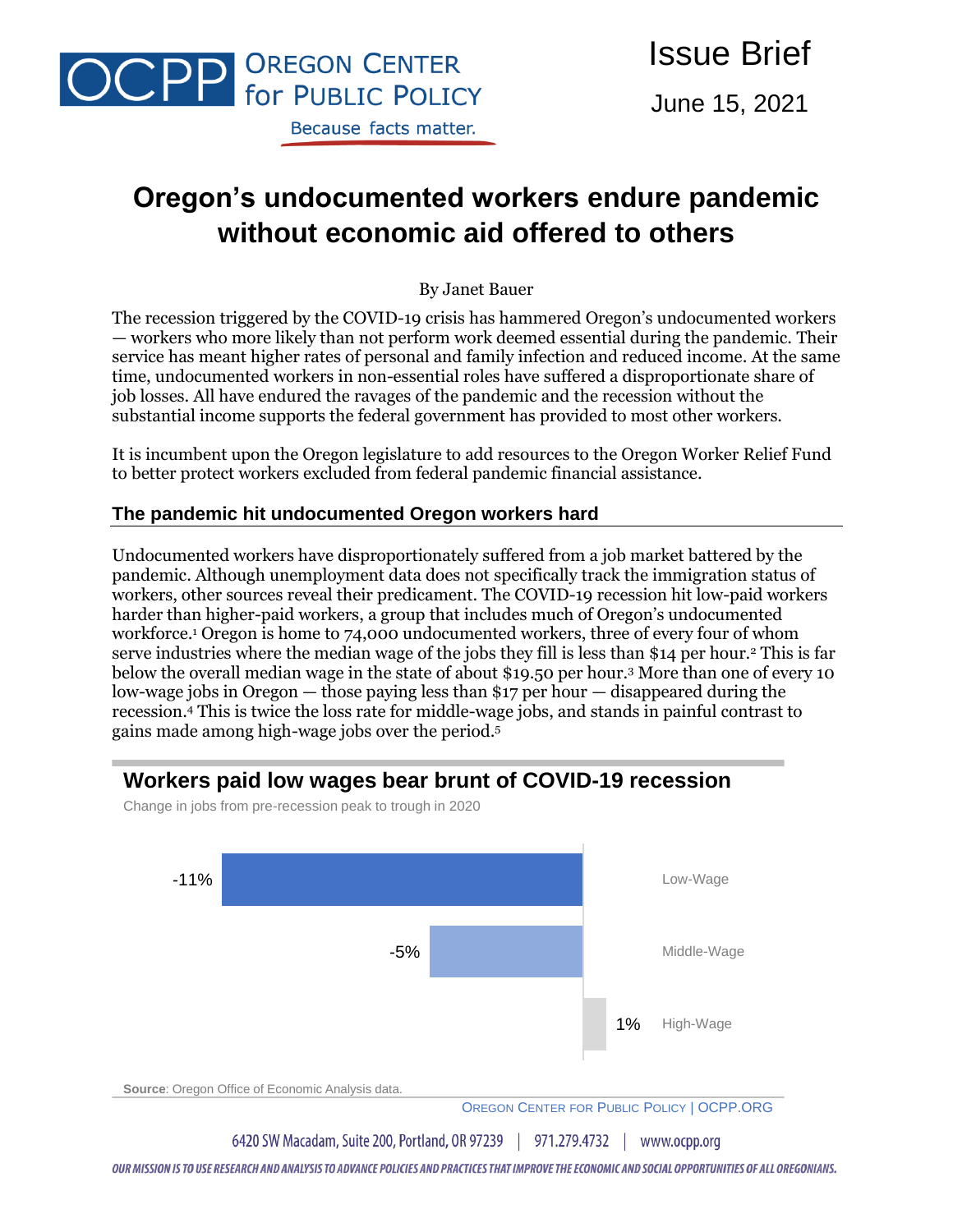Further, some industries employing large numbers of undocumented workers have bled jobs. For instance, the leisure and hospitality industry in Oregon employs one in five undocumented workers. Oregon's hotels, motels, and restaurants shed a quarter of their workforce in 2020.<sup>6</sup>

Some industries ravished by the recession and relying on undocumented workers will take years to recover. For example, hospitality industry officials estimate Oregon experienced a net loss of 600 to 800 restaurants in 2020 — establishments that closed permanently. <sup>7</sup> The leisure and hospitality industry is not expected to recover the jobs lost until 2027. Worse still, it will take more than 10 years for the retail industry, employing nearly one in 10 Oregon undocumented workers, to recover jobs that vanished during the pandemic. 8

# **Some undocumented workers will wait years for jobs to return**



Years from 2020 for jobs to return in industries common to undocumented Oregon workers

OREGON CENTER FOR PUBLIC POLICY | OCPP.ORG

Job losses translate to lost income. This is especially true for undocumented workers, who are excluded from unemployment insurance, the wage replacement program available to many other Oregonians.

## **Even essential workers have lost income**

Three of every four undocumented workers fill essential roles in Oregon's critical infrastructure, as defined by the U.S. Department of Homeland Security. For comparison, less than half of Oregon workers overall meet the definition of essential. <sup>9</sup> In a very real sense undocumented workers make daily life possible for Oregonians.

A case in point is agricultural work — an occupation deemed essential. Agricultural workers harvest, process, and deliver the food Oregonians consume. About one-third of Oregon agricultural workers are undocumented.<sup>10</sup>

Despite their essential role, many farmworkers have faced economic hardship over the past year. A survey of Oregon farmworkers conducted in 2020 found that most of those surveyed experienced significant loss of work and income during the pandemic.<sup>11</sup> Over 75 percent reported losing weeks or months of work due to their workplace shutting down, being exposed

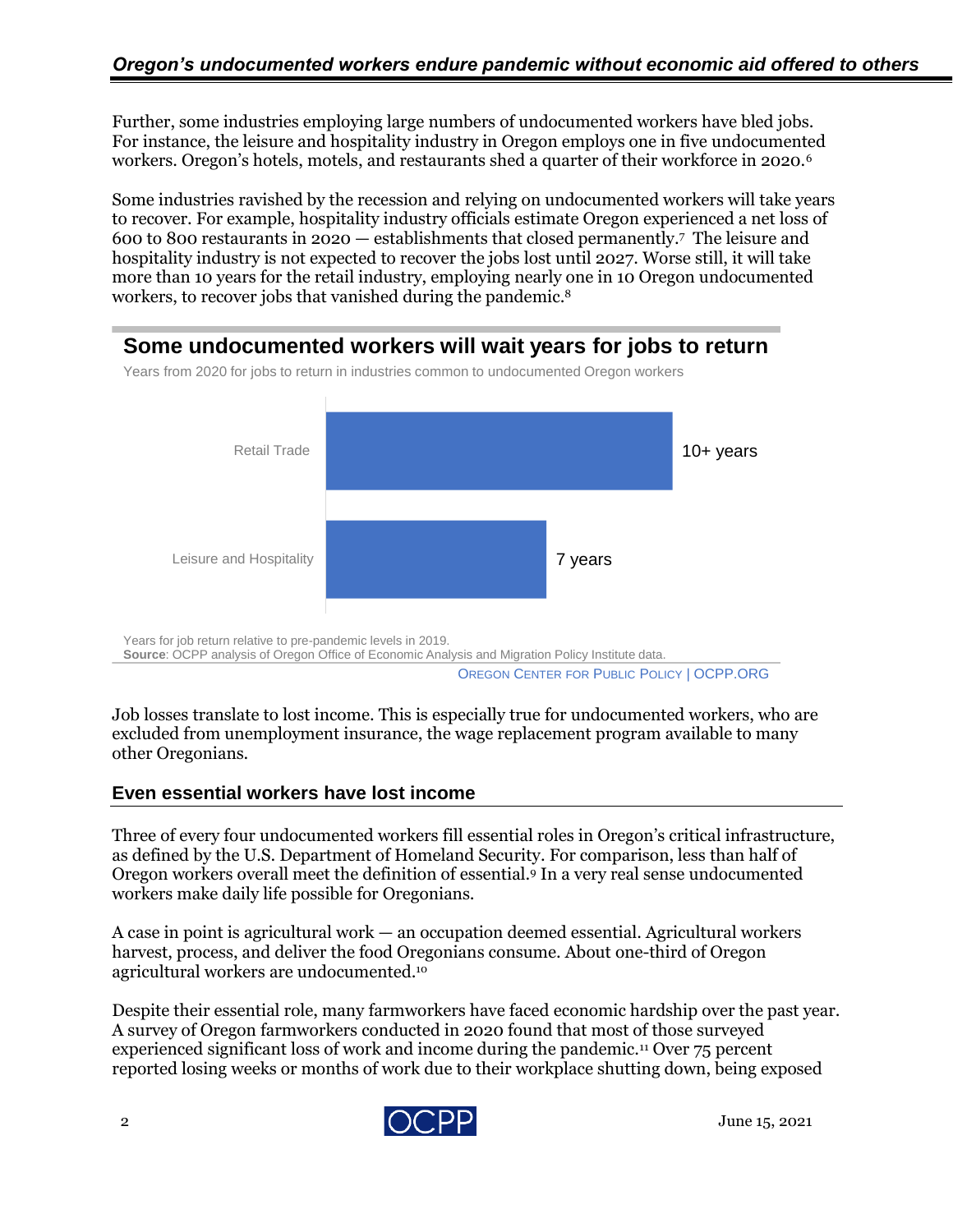to the virus and needing to quarantine, caring for someone who got sick, or attending to children during school closures. Many were unaware of paid sick leave benefits. Some workers saw workplace changes such as lower piece rates, fewer hours of work, and loss of overtime opportunities that meant lower take-home pay.<sup>12</sup> Most farmworkers losing income experienced significant economic hardship, struggling to pay for basics such as food, housing, and utilities.<sup>13</sup>

COVID-19 has taken a bigger toll on Oregon farmworkers than the population as a whole. Agricultural worksites in Oregon have been hotspots for outbreaks.<sup>14</sup> About one-fifth of farmworkers surveyed in 2020 said someone in their household had contracted the virus, with nine percent of them reporting the infection had ended in death.<sup>15</sup> This indicates a much higher mortality rate than Oregon's overall mortality rate of 1 percent. The death of a farmworker means the loss of income to a household, among other tragic impacts.

Farmworkers are not the only essential workers experiencing income loss. Food packing, an essential occupation employing many undocumented workers, has fostered the spread of COVID-19. <sup>16</sup> Workplace outbreaks can spell economic hardship for workers who fall ill and must leave work to recover, or when worksites temporarily shut down for disinfection. 17

The Oregon Worker Relief Fund, serving undocumented workers facing hardship during the COVID-19 recession, reports that most of its grantees work in essential roles ranging from agriculture, food service, janitorial services, and childcare.<sup>18</sup> Nearly all of the 11,000 recipients of a similar fund for undocumented workers sickened by COVID-19 and needing resources to quarantine were essential workers in the agriculture and food processing industries.<sup>19</sup>

#### **Undocumented workers are excluded from federal pandemic relief**

Unlike undocumented workers, most other workers who have lost a job or income during the pandemic have been eligible for federal relief. Congress nearly doubled the amount of unemployment insurance benefits going to unemployed workers, while extending this protection to categories of workers previously excluded, such as gig workers. The federal government also provided three separate "economic impact payments" to most U.S. residents.

While not providing complete wage replacement for every affected person, for many workers the levels of support have been enough to forestall the worst of hardships. The average unemployment insurance benefit received by laid-off Oregon workers in the first 12 months of the pandemic was \$35,000. The economic impact payments total \$3,200 for an adult and \$2,500 for each child. A worker continuously eligible for these federal benefits received an average of \$38,600 from April 2020 to April 2021. (See Appendix A for a summary of unemployment insurance payments in Oregon and Appendix B for economic impact payments). Congress, however, shut out undocumented workers from these income supports. For Oregon's undocumented workers, relief has come solely from a modest, single payment from the Oregon Worker Relief Fund.

## **The Oregon Worker Relief Fund is a lifeline but fills a fraction of need**

In the summer of 2020, the Oregon legislature responded to the lack of federal relief for undocumented workers by allocating resources to a new Oregon Worker Relief Fund. The purpose of the fund is to provide a financial lifeline for households shut out of federal pandemic economic assistance. As of May 2021, the Oregon Worker Relief Fund provided \$48 million in

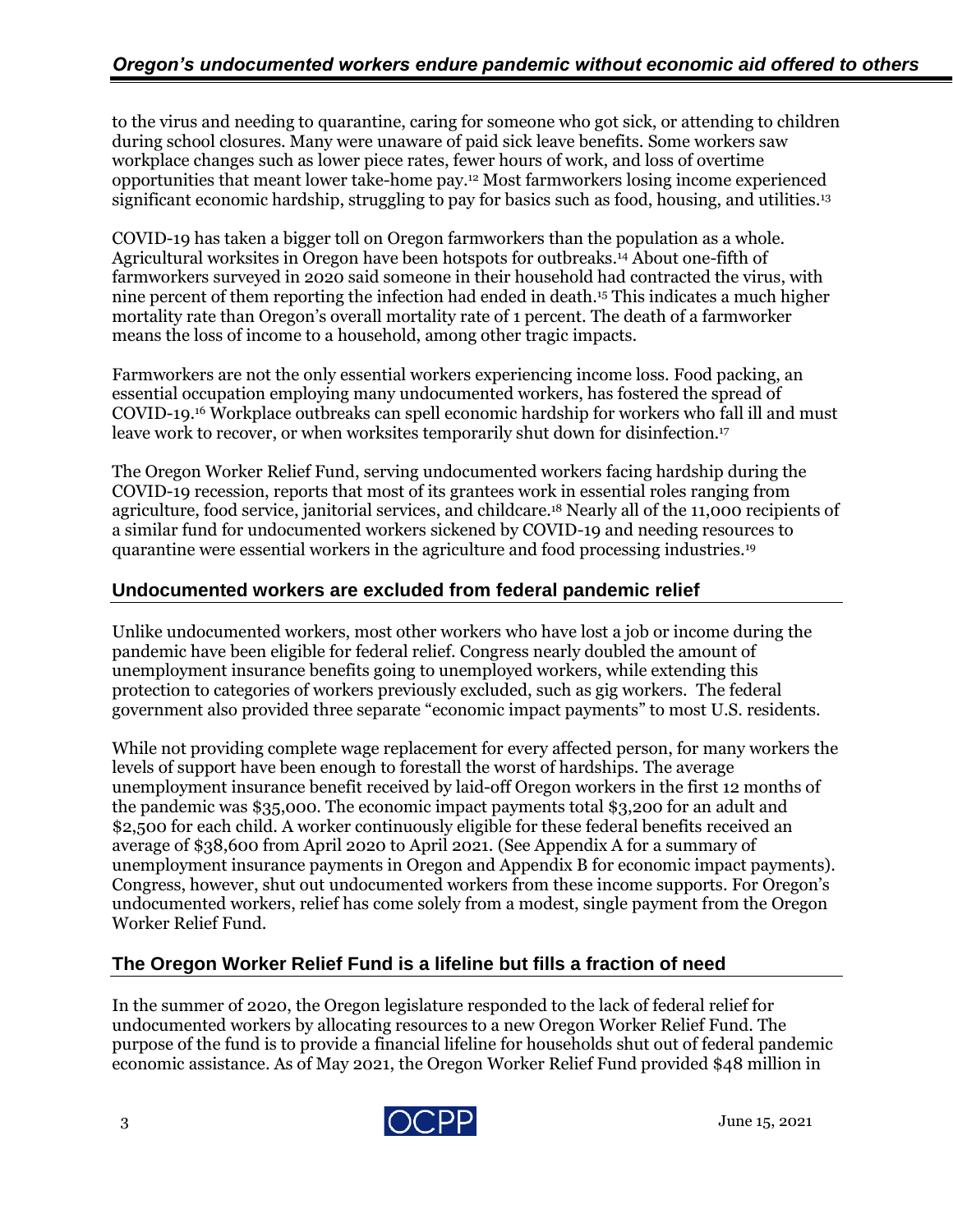direct cash support to nearly 28,000 Oregonians ineligible for federal relief.<sup>20</sup> The fund channeled pandemic assistance to nearly every county in the state. Grant amounts averaged \$1,700 — a modest amount compared to federal pandemic assistance. This amount has enabled families to pay rent for a month or two or to temporarily cover other basic needs.<sup>21</sup> Although the fund has been a lifesaver for some families, it lacks the resources to enable the kind of on-going wage-replacement security for households during an economic downturn that unemployment insurance benefits can.



The Oregon legislature can do more to protect Oregon's undocumented workers by appropriating additional resources to the Oregon Worker Relief Fund.

# **Conclusion**

Most undocumented workers perform essential work  $-$  the kind of work that makes daily life possible for other Oregonians. Yet, undocumented workers have suffered disproportionately from the recession triggered by the coronavirus crisis, while being excluded from the kinds of economic supports available to other workers. In the absence of congressional support, the Oregon legislature should step up to provide additional resources through the Oregon Worker Relief Fund to protect Oregon's undocumented workers facing on-going hardship.

#### **Endnotes**

<sup>1</sup> *Oregon Should Assist Laid-off Immigrant Workers Excluded from Federal Aid*, OCPP, April 20, 2020, available at https://www.ocpp.org/2020/04/06/oregon-immigrant-workers-excluded-federal/.

<sup>2</sup> Ibid. OCPP analysis of data from the Migration Policy Institute, Pew Research Center, and Oregon Employment Department. For a list of the industries and occupations Oregon undocumented workers hold and occupation median wages, see Ibid.

<sup>3</sup> Ibid.

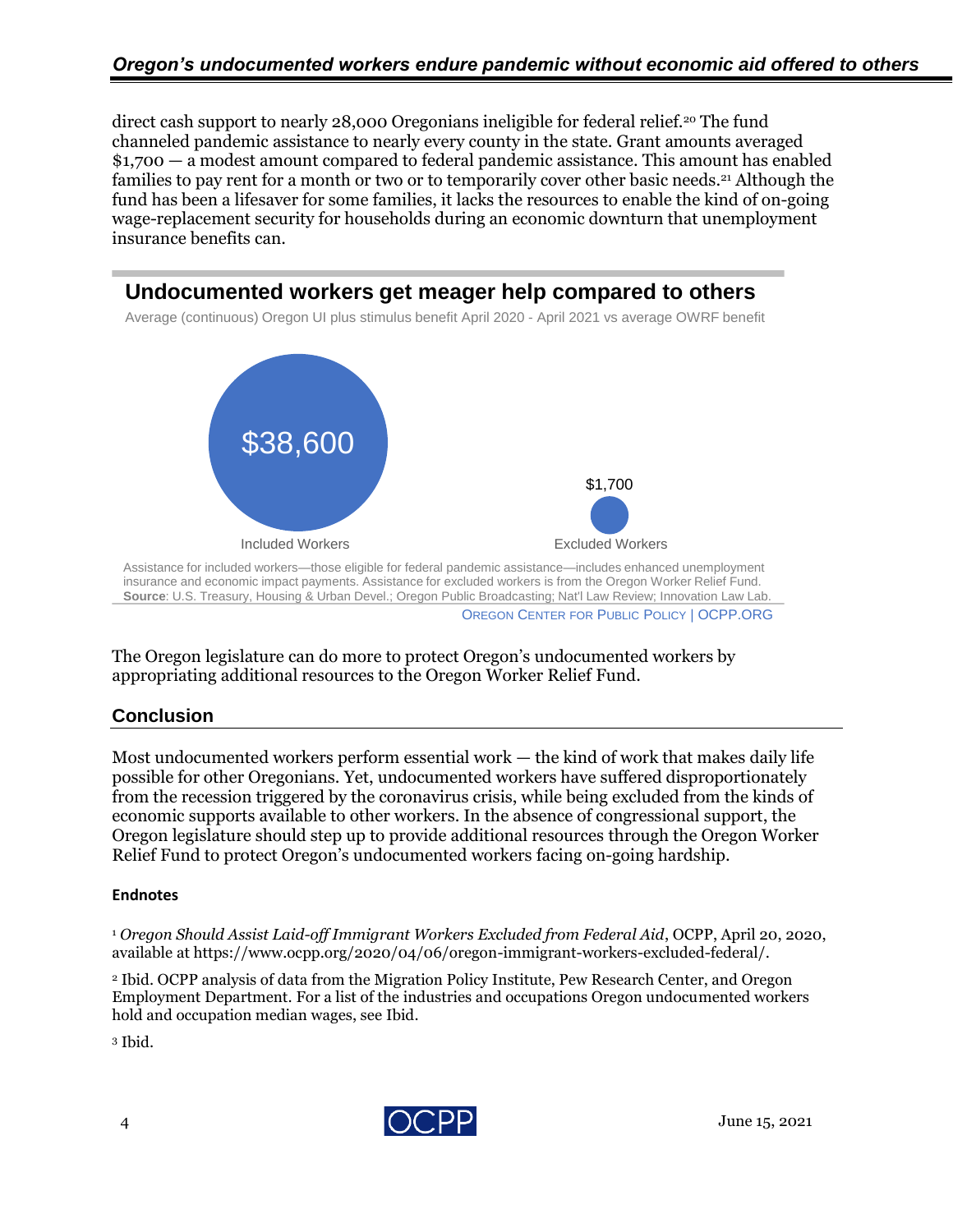<sup>4</sup> Joshua Lehner, COVID-19 and Job Polarization, Oregon Office of Economic Analysis, April 1, 2021, available at https://oregoneconomicanalysis.com/2021/04/01/covid-19-and-job-polarization/.

<sup>5</sup> Ibid. Wage groups are based on median wages by occupation. Middle-wage jobs pay between \$37,000 and \$55,000 annually. High wage jobs pay above \$64,000.

<sup>6</sup> OCPP analysis of Oregon Employment Department data.

<sup>7</sup> For comparison, restaurant establishments notched a net gain of 300 in 2019 and a net loss of 200 in 2018. "More than 1,000 Oregon restaurants have closed since 2020, group estimates," Portland Business Journal, April 13, 2021, available at

https://www.bizjournals.com/portland/news/2021/04/13/restaurant-group-estimates.html.

<sup>8</sup> OCPP analysis of data from the Oregon Office of Economic Analysis and Migration Policy Institute. See *Oregon Economic and Revenue Forecast*, May 2021, available at https://www.oregon.gov/das/OEA/Documents/forecast0521.pdf.

<sup>9</sup> Undocumented Oregon essential workers from OCPP analysis of data from the Center for American Progress. See *Protecting Undocumented Workers on the Pandemic's Front Lines*, Center for American Progress, December 2, 2020, available at

https://www.americanprogress.org/issues/immigration/reports/2020/12/02/493307/protectingundocumented-workers-pandemics-front-lines/. Data on Oregon essential workers from *U.S. States with the Most Essential Workers,* United Way of the National Capital Area, available at https://unitedwaynca.org/stories/us-states-essential-workers/.

<sup>10</sup> Op. Cit. *Oregon Should Assist Laid-off Immigrant Workers Excluded from Federal Aid*, OCPP, April 20, 2020. Also, *Guidance on the Essential Critical Infrastructure Workforce: Ensuring Community and National Resilience In COVID19 Response*, Version 4.0, August 18, 2020, available at https://www.cisa.gov/sites/default/files/publications/ECIW\_4.0\_Guidance\_on\_Essential\_Critical\_Infr astructure\_Workers\_Final3\_508\_0.pdf.

<sup>11</sup> *Oregon COVID-19 Farmworker Study Preliminary Data Brief*, September 21, 2020, p. 8, available at http://covid19farmworkerstudy.org/survey/wp-content/uploads/2020/09/Preliminary-Data-Brief\_OR\_COFS\_-9.22.20.pdf.

<sup>12</sup> Ibid. p. 9.

<sup>13</sup> Ibid. p. 10.

<sup>14</sup> *COVID-19 Weekly Outbreak Report*, Oregon Health Authority, May 26, 2021, p. 44, available at https://www.oregon.gov/oha/covid19/Documents/DataReports/Weekly-Outbreak-COVID-19-Report-2021-05-26-FINAL.pdf.

<sup>15</sup> Op. Cit. *Oregon COVID-19 Farmworker Study Preliminary Data Brief*, September 21, 2020, p. 11.

<sup>16</sup> Op. Cit. *COVID-19 Weekly Outbreak Report*, Oregon Health Authority, May 26, 2021, p. 44. Also, Op. Cit., *Guidance on the Essential Critical Infrastructure Workforce: Ensuring Community and National Resilience in COVID19 Response*, Version 4.0, August 18, 2020.

<sup>17</sup> Food processing firms can be required by state or local health officials to temporarily close for cleaning and disinfection to stop further spread of the virus. *Food Processing Response Toolkit; Make a Plan for COVID-19 Mitigation in the Workplace*, Oregon Department of Agriculture; Oregon Health Authority; Oregon OSHA, May 2020, available at https://www.oregon.gov/ODA/agriculture/Documents/COVID-19/COVIDProcessorToolkit.pdf.

<sup>18</sup> Stephen W. Manning, Stephanie Powers, *Narrowing the Gap, A report from the Oregon Worker Relief Coalition after a year of pandemic*, May 2021, available at https://innovationlawlab.org/media/OWR-Narrowing-the-Gap-May-2021.pdf.

<sup>19</sup> Ibid.

<sup>20</sup> Data Snapshot, Oregon Worker Relief Fund, May 31, 2021.